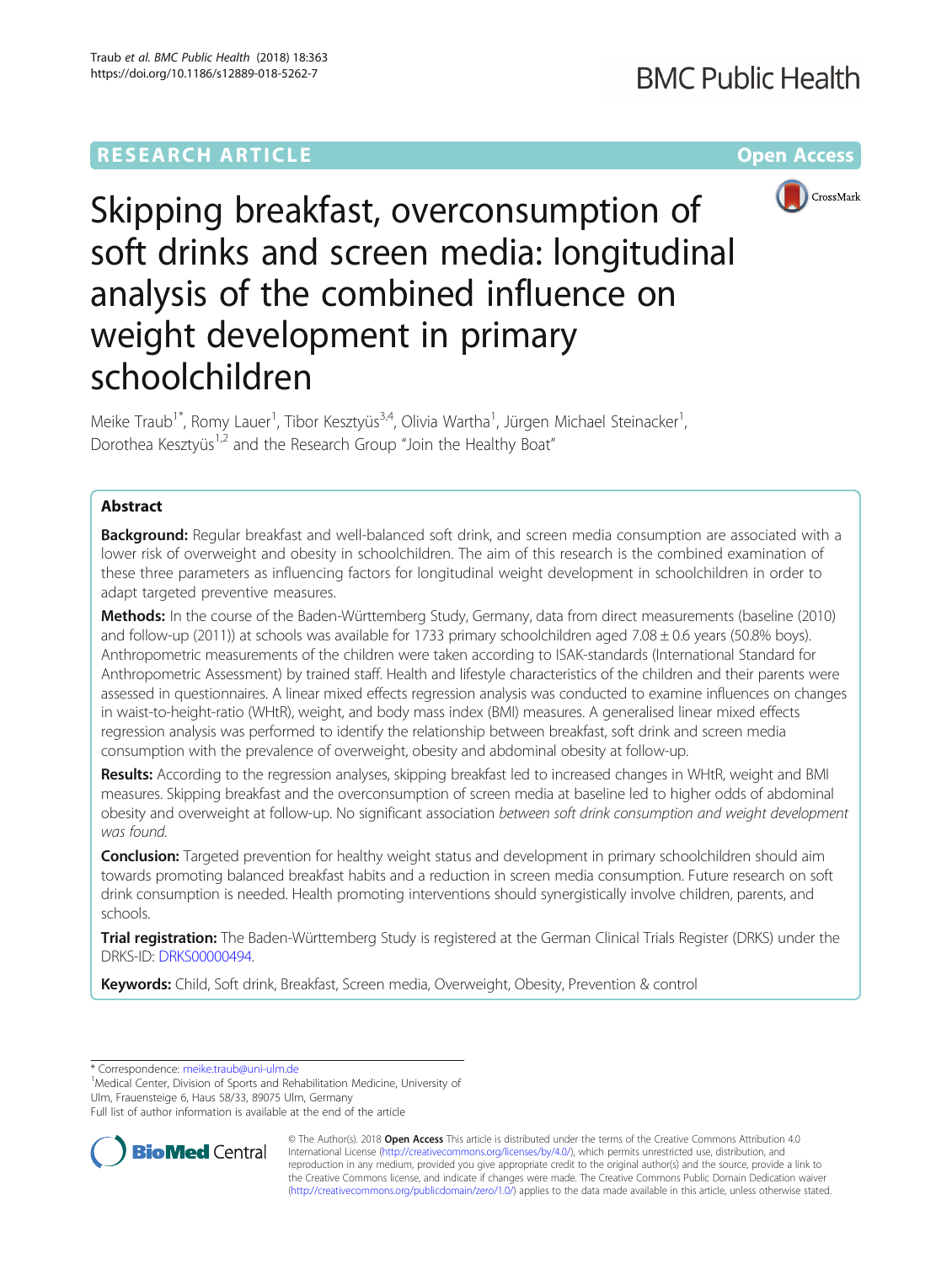# Background

The increase in overweight and obesity in children and adolescents as a worldwide health problem [[1\]](#page-8-0) has led the World Health Organization (WHO), in the introduction of its World Health Report, to define overweight and obesity as one of the future challenges [[2\]](#page-8-0). In particular, childhood obesity has the longer-term risk that overweight or obese children become overweight adults and develop, e.g., cardiovascular diseases, diabetes or orthopaedic problems [[3\]](#page-8-0). Overweight and obesity are most often the result of an unhealthy lifestyle, leading to a rising prevalence of non-communicable diseases (NCD) [\[4](#page-8-0)]. It is assumed that abdominal obesity has the most risky influence on the development of NCDs [[5\]](#page-8-0). There are multiple and complex reasons for overweight and obesity. However, in addition to genetic and physiologic aspects, lifestyle patterns are the most frequent causes of weight gain. In particular, a sedentary lifestyle with a lot of screen media consumption and reduced physical activity [[6,](#page-8-0) [7\]](#page-8-0) skipping breakfast [\[8](#page-8-0)], and a high energy intake, e.g. overconsumption of high-calorie soft drinks [\[7](#page-8-0)] seem to be relevant factors for weight gain and the development of overweight in primary schoolchildren. Systematic reviews show that in schoolchildren skipping breakfast is associated with an increase in body mass index (BMI) and a higher risk of becoming overweight or obese [[8,](#page-8-0) [9\]](#page-8-0). In addition, there exists the general view that prolonged use of screen media is associated with childhood obesity [[10](#page-8-0)]. On the one hand, time spent with screen media leads to physical inactivity, and on the other hand, it contributes to an increased energy intake through snacking and con-suming soft drinks in front of the screen [[10\]](#page-8-0). A study of Krahnstoever Davison et al. shows that 7 year-old girls who exceed the recommendations of the tolerable time watching TV are more likely to be overweight at age 11  $[11]$  $[11]$ . Due to the high calorific density of soft drinks, there is a special interest in the association of soft drink consumption and obesity [[12\]](#page-8-0). Two recent reviews conclude that the consumption of soft drinks is related to obesity [[13](#page-8-0), [14](#page-8-0)]. Additionally, the association between soft drink consumption and various weight parameters is consistent [[15](#page-8-0)]. For example, Lee et al. confirm a link between high soft drink consumption and higher waist circumference (WC) and BMI z-scores  $[16]$  $[16]$  $[16]$ .

The aim of the present study is to investigate the longitudinal associations of skipping breakfast, the consumption of soft drinks, and screen media as combined factors for longitudinal weight development in schoolchildren. New information for multicomponent and targeted interventions for obesity prevention in schoolchildren could be derived from these findings.

# **Methods**

# Study design

The Baden-Württemberg Study is a prospective, clusterrandomized and longitudinal study with a waitlist control group to evaluate the school-based health promotion programme "Join the Healthy Boat". The programme is included in the curriculum of grades one to four at primary schools in Baden-Württemberg, south-west Germany. A detailed description of the evaluation design and the programme can be found elsewhere [[17\]](#page-8-0). The aim of the programme is to support children to develop a healthy lifestyle in the terms of physical activity, reduction in consumption of soft drinks and in screen media. Behavioural and environmental components are combined equally. In order to analyse the success of the programme and its effects, data collection was conducted for baseline measurements in autumn 2010, and for follow-up in autumn 2011.

#### Ethics, consent and permissions

Besides the agreement of schools and teachers to participate in the study, parents had to give their written, informed consent for their child. The trial protocol was approved by the ethics committee of Ulm University (Application No. 126/10). The Baden-Württemberg Study is registered at the German Clinical Trials Register (DRKS) under the DRKS-ID: DRKS00000494.

## Participants and data

At baseline and follow-up, data from 1733 children from first and second grade was collected. Anthropometric data of the children such as height, weight, and waist circumference were assessed in schools by trained staff. Data from parental questionnaires was available for 1545 children (89%) at baseline and follow-up. Parents gave information about their own anthropometric data as well as health and living conditions. They also provided details about their child's health behaviour, lifestyle and socioeconomic background.

#### **Demographics**

The parental education level was assigned on the basis of the CASMIN classification (Comparative Analysis of Social Mobility in Industrial Nations) [\[18](#page-8-0)], and family education level was defined as the highest level of two parents or a single parent. Family education level was dichotomized for analysis into elementary and intermediate level, on the one side, compared with tertiary level on the other side. A child's migration background was defined as at least having one parent being born abroad, or at least one parent having mainly spoken a foreign language and not German during the child's first years of life. Household income was assessed according to the categories used in the KiGGS survey (German Health Interview and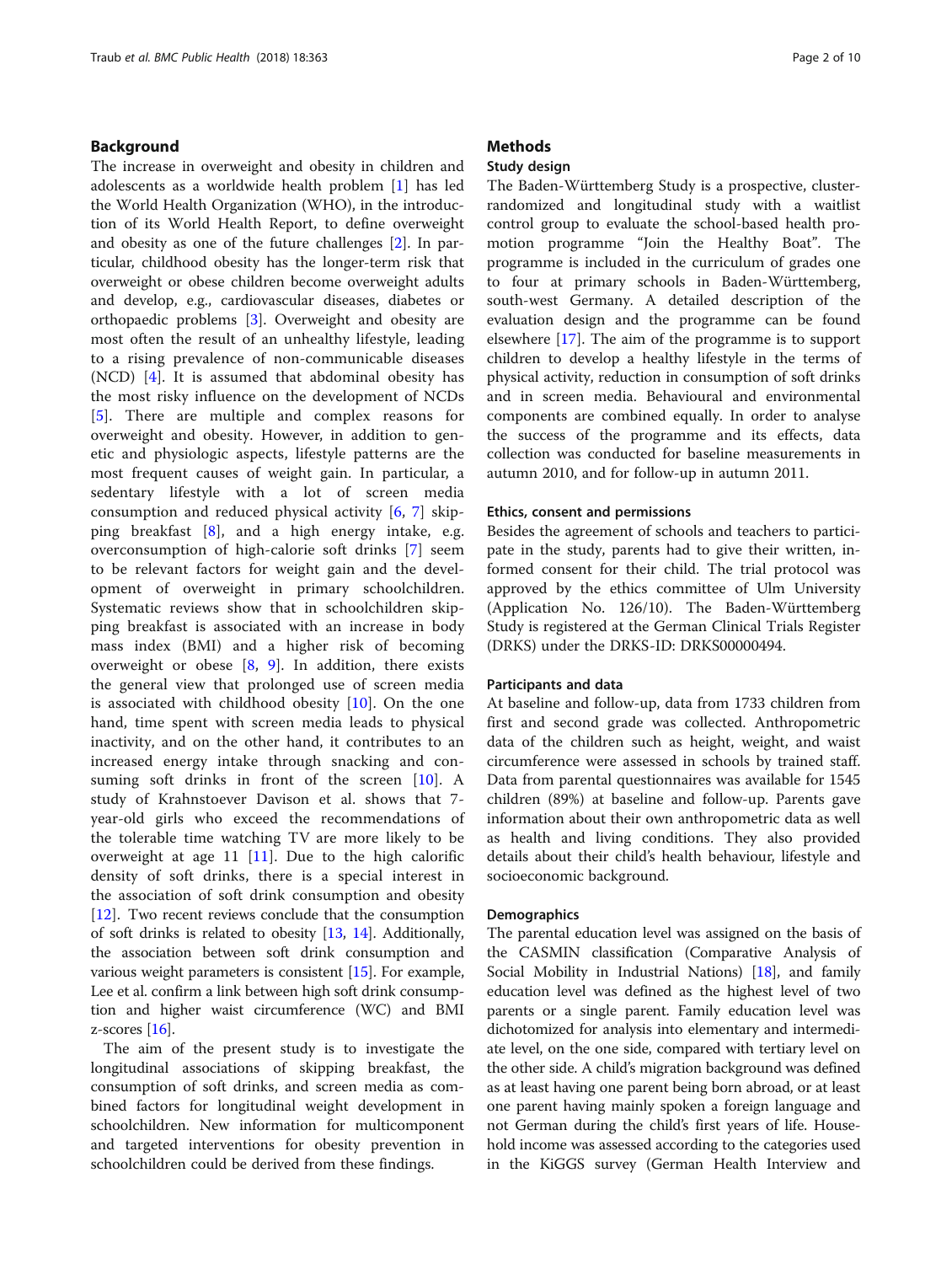Examination Survey for Children and Adolescents) [[19](#page-8-0)] and dichotomized for analysis into two groups: Families with a household income of €1750 or less per month, and families with more than  $E1750$  per month.

#### Health and lifestyle characteristics

Parents were asked to give information on their children's health and health behaviour. Relevant questions were taken from the validated questionnaires of the German KiGGS survey [\[20](#page-8-0)]. Frequency of consuming soft drinks at school and outside school (several times a day, every day, several times a week, once a week, less than once a week, never) was assessed on a 6 point Likert scale. Time spent with screen media on school days and at weekends, as well as playing outside (never, about 30 min/day, about 30–60 min/day, about 1–2 h/day, about 2–3 h/day, about 3–4 h/day, more than 4 h/day) was assessed on a 7-point Likert scale. Variables were dichotomized for analysis (soft drinks > 1/week, playing outside > 60 min/day, screen media > 1 h/day). On a 4-point Likert scale, parents stated how often their children ate breakfast before going to school. The answers also were dichotomized: "Never and rarely" versus "often and always". Furthermore, they stated the number of days per week during which their children were physically active at a moderate to vigorous level for at least 60 min a day, as recommended by the World Health Organization (WHO) [[21\]](#page-8-0). This item was dichotomized for analysis at the middle category (physically active ≥4 days/week ≥60 min/day). Moreover, parents were asked whether and how long their children were breastfed, and whether their mother had smoked during pregnancy. Finally, parents stated self-assessed information about their height, weight and WC, from which their weight status could be derived.

## Anthropometric measurements

Trained staff took the anthropometric measurements of the children according to ISAK-standards [[22\]](#page-8-0). Height was measured to the nearest 0.1 cm and body weight was assessed to the nearest 0.1 kg using a stadiometer (Stadiometer, Seca®, Germany) and an electric calibrated and balanced scale (Seca®, Germany). WC was measured midway between iliac crest and lower costal arch to the nearest 0.1 cm using a flexible metal tape (Lufkin Industries Inc., Texas, USA). The children's BMI was computed as weight divided by height squared (kg/m<sup>2</sup>). According to German reference data, cut-off points for overweight children were set above the 90th age- and gender-specific BMI percentile; for obese children above the 97th percentile [[23\]](#page-8-0). WC divided by height in centimetres was used to calculate the waist-to-height-ratio (WHtR). According to Ashwell & Hsieh, participants with a WHtR ≥0.5 were categorized as abdominally obese [[24\]](#page-8-0). Parental BMI was determined based on the self-reported weight and height data from the questionnaires and was categorized as overweight (BMI  $\geq$  25.0) or obese (BMI ≥ 30.0) [\[25\]](#page-8-0). Parental WHtR was calculated as the ratio of self-reported WC to height in centimetres, and the cut-off point for abdominal obesity was defined as WHtR  $\geq 0.5$  [\[24\]](#page-8-0).

#### Missing data

In observational studies the problem of missing data often occurs, possibly leading to biased results [\[26](#page-8-0)]. Therefore, baseline differences between cases with and without missing values for the final regression model were statistically tested and reported.

## Statistical analysis

Group differences in baseline data between boys and girls, as well as between participants with and without missing values, were tested. The Mann-Whitney-U test was used for continuous data, and Fisher's exact test for categorical data. Statistical analyses were performed using the statistical software packages IBM SPSS Release 21.0 for Windows (SPSSInc, Chicago, IL, USA) with a significance level set at  $\alpha$  = 0.05 for two-sided tests.

To account for the clustering of data in schools, generalised linear mixed effects models were calculated for the prevalence of abdominal obesity, overweight and obesity at follow-up. Changes in WHtR, weight in kg and BMI measureswere analysed in linear mixed effects regression analyses. Variables from models derived in previous investigations were included in the analyses [\[27,](#page-8-0) [28](#page-8-0)]. The variables of interest were included in the respective model for each outcome parameter and were tested for their significance. Because of multiple testing and the accumulation of α-error, a Bonferroni-Holm correction was applied [[29](#page-8-0)]. For this purpose, the ascending ordered quantity  $k$  (= number of single hypotheses) of the *p*-values were subjected to the rule of significance  $p < \alpha / k$ , where k has been reduced by 1 in each further step.

# Results

## Baseline characteristics

Table [1](#page-3-0) shows a summary of baseline participants' anthropometric, health and lifestyle characteristics. Primary schoolchildren who took part in the research had a mean age of  $7.08 \pm 0.6$  years, 50.8% of them were boys. Boys were significantly heavier and less abdominally obese than girls, but on average had a higher WC. Significantly more mothers of girls refrained from smoking than did mothers of boys Boys played outside significantly more often, reached significantly higher levels of physical activity, and spent significantly more time with screen media than did girls.Girls skipped breakfast significantly more often than did boys.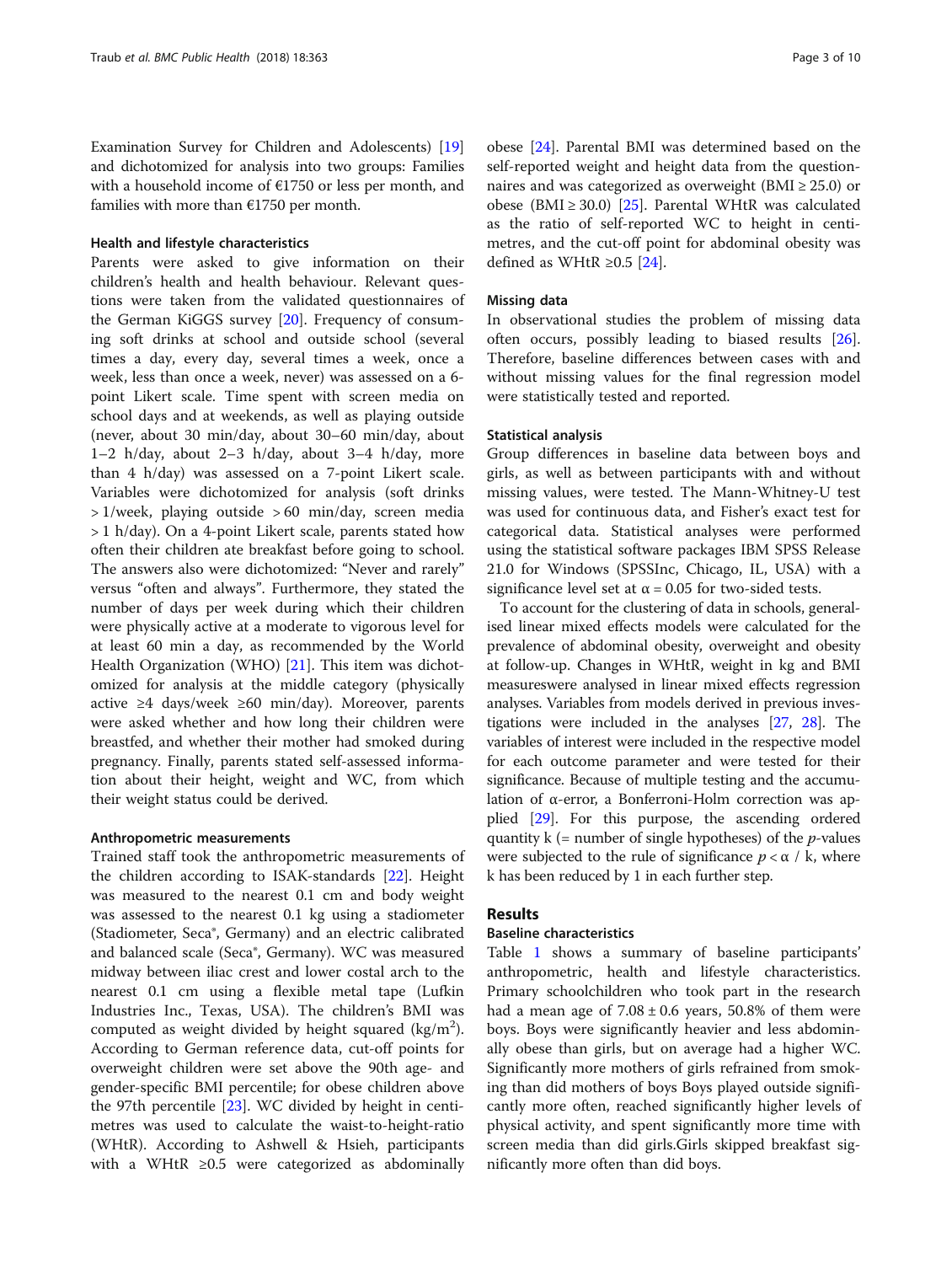# <span id="page-3-0"></span>Table 1 Baseline characteristics of participants in the Baden-Württemberg Study (2010-2011)

|                                                               | Missing | Girls            | Boys          | Total         |
|---------------------------------------------------------------|---------|------------------|---------------|---------------|
|                                                               | Values  | $(n=852)$        | $(n=881)$     | $(n=1733)$    |
| Child characteristics                                         |         |                  |               |               |
| Age, years [m (sd)]                                           |         | 7.07 (0.64)      | 7.09(0.63)    | 7.08(0.63)    |
| Migration background, n (%)                                   | 244     | 235 (31.6)       | 227 (30.5)    | 462 (31.0)    |
| Control group, n (%)                                          |         | 371 (43.5)       | 407 (46.2)    | 778 (44.9)    |
| Weight in kg [m (sd)]                                         |         | 24.45 (4.50)**   | 24.88 (4.82)  | 24.67 (4.91)  |
| BMI, [m (sd)]                                                 |         | 15.99 (2.19)     | 15.97 (2.08)  | 15.98 (2.14)  |
| BMIPERC, [m (sd)]                                             |         | 48.96 (27.74)    | 48.15 (27.57) | 48.55 (27.65) |
| Overweight, n (%)                                             |         | 82 (9.6)         | 83 (9.4)      | 165 (9.5)     |
| Obesity, n (%)                                                |         | 30(3.5)          | 38(4.3)       | 68 (3.9)      |
| WC, cm [m (sd)]                                               |         | $55.15(5.91)$ *  | 55.79 (5.54)  | 55.48 (5.73)  |
| WHtR, [m (sd)]                                                |         | 0.45(0.04)       | 0.45(0.04)    | 0.45(0.04)    |
| Abdominal obesity, n (%)                                      |         | 78 (9.2)*        | 57 (6.5)      | 135 (7.8)     |
| Parental characteristics                                      |         |                  |               |               |
| Single parent, n (%)                                          | 218     | 85 (11.3)        | 71(9.3)       | 156 (10.3)    |
| Maternal smoking during pregnancy, n (%)                      | 196     | 65 (8.5)*        | 91 (11.8)     | 156 (10.1)    |
| Breastfeeding, n (%)                                          | 194     | 651 (85.1)       | 535 (82.0)    | 1286 (83.6)   |
| Breastfeeding months [m (sd)]                                 | 462     | 5.55 (3.46)      | 5.68 (4.05)   | 5.61 (3.76)   |
| Tertiary family educational level, n (%)                      | 269     | 237 (32.6)       | 238 (32.3)    | 475 (32.4)    |
| Household income $\leq 1750 \in$ , n (%)                      | 381     | 88 (13.1)        | 83 (12.2)     | 171 (12.6)    |
| Overweight (mother), n (%)                                    | 300     | 223 (31.4)       | 217 (30.1)    | 440 (30.7)    |
| Overweight (father), n (%)                                    | 392     | 417 (62.8)       | 400 (59.1)    | 817 (60.9)    |
| Abdominal obesity (mother), n (%)                             | 788     | 228 (48.1)       | 219 (46.5)    | 447 (47.3)    |
| Abdominal obesity (father), n (%)                             | 871     | 325 (76.3)       | 317 (72.7)    | 642 (74.5)    |
| Health and lifestyle characteristics                          |         |                  |               |               |
| Playing outside $> 60$ min/day, n (%)                         | 248     | 462 (62.9)***    | 558 (74.4)    | 1020 (68.7)   |
| Physically active $\geq$ 4 days/week $\geq$ 60 min/day, n (%) | 263     | $161 (22.1)$ *** | 238 (32.1)    | 399 (27.1)    |
| Screen media $> 1$ h/day, n (%)                               | 205     | 86 (11.3)*       | 119 (15.5)    | 205 (13.4)    |
| PC on school days $> 1$ h/day, n (%)                          | 246     | $2(0.3)$ **      | 14(1.9)       | 16(1.1)       |
| PC at weekends $> 1$ h/day, n (%)                             | 236     | 28 (3.7)***      | 72 (9.6)      | 100(6.7)      |
| TV on school days $> 1$ h/day, n (%)                          | 217     | $89(11.8)$ *     | 124(16.3)     | 213 (14.1)    |
| TV at weekends $> 1$ h/day, n (%)                             | 228     | 362 (48.1)       | 390 (51.8)    | 752 (50.0)    |
| Soft drinks $> 1$ time per week n $(\%)$                      | 197     | 178 (23.3)       | 198 (25.7)    | 376 (24.5)    |
| At school, n (%)                                              | 226     | 57 (7.5)         | 52 (6.9)      | 109(7.2)      |
| Outside school, n (%)                                         | 224     | 174 (23.3)       | 192 (25.2)    | 366 (24.3)    |
| Skipping breakfast, n (%)                                     | 195     | $116(15.2)$ **   | 82 (10.6)     | 198 (12.9)    |

m (sd) mean (standard deviation), BMI body mass index, BMIPERC BMI percentiles, WHtR waist-to-height-ratio, WC waist circumference

\*\*\*  $p$  < 0.001, \*\*  $p$  < 0.01, \*  $p$  < 0.05

# Regression analysis of changes in WHtR, weight and BMI measures

Previous investigations of the same study were taken as the basis for the regression model used here [\[27](#page-8-0), [28\]](#page-8-0). A linear mixed effects regression model was formed for each outcome parameter and the variables of interest were tested for their statistical significance. Table [2](#page-4-0) shows the longitudinal correlations of skipping breakfast, and the overconsumption of soft drinks and screen media with changes in WHtR, weight in kg and BMI percentiles, adjusted for the respective baseline measures, for socio-economic (migration background, household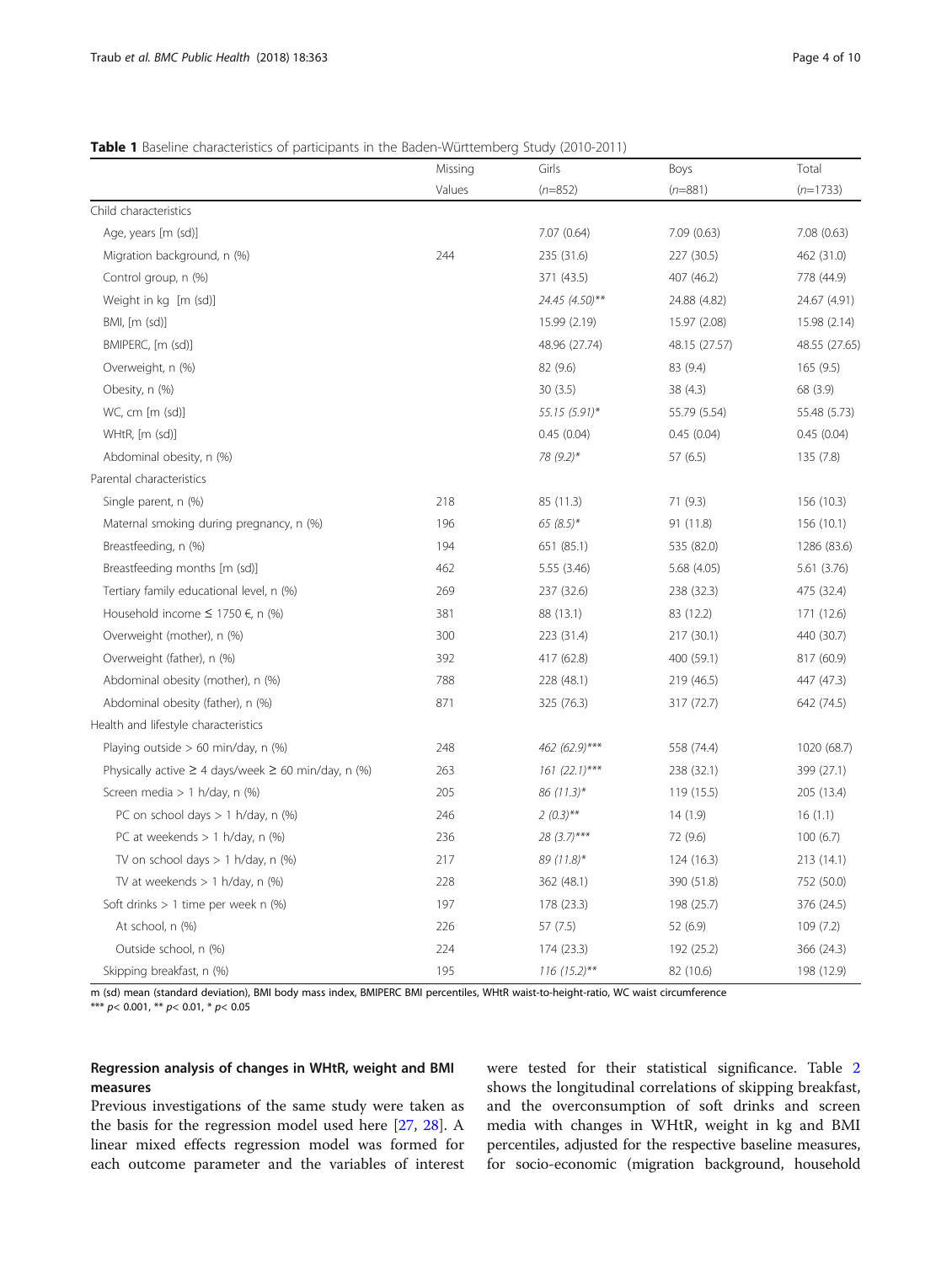|                                 | Changes in WHtR* <sup>1¶</sup> |                 |               | Changes in weight $*^2$ [kg] |               | Changes in BMI percentiles* <sup>3</sup> |  |
|---------------------------------|--------------------------------|-----------------|---------------|------------------------------|---------------|------------------------------------------|--|
|                                 | $(n = 1252)$                   |                 | $(n = 1251)$  |                              | $(n = 1250)$  |                                          |  |
|                                 | $B$ (SE)                       | <i>p</i> -value | B(SE)         | <i>p</i> -value              | $B$ (SE)      | <i>p</i> -value                          |  |
| Skipping breakfast              | 0.50(0.19)                     | $0.007**$       | 0.39(0.12)    | $\leq 0.001$ ***             | 2.01(0.90)    | $0.027*$                                 |  |
| Soft drinks $> 1$ time per week | $-0.01(0.15)$                  | 0.966           | $-0.08(0.09)$ | 0.385                        | $-0.75(0.70)$ | 0.282                                    |  |
| Screen media $> 1$ h/day        | 0.29(0.16)                     | 0.074           | 0.19(0.10)    | 0.054                        | 0.70(0.78)    | 0.373                                    |  |

<span id="page-4-0"></span>Table 2 Linear mixed regression models of longitudinal changes in WHtR, weight in kg and BMI percentiles

B (SE) B regression coefficient (standard error), <sup>1</sup> multiplied by 10<sup>2</sup> for better interpretability, \*adjusted for school, migration background, family education level, household income, age, gender, participation in the intervention, and <sup>1</sup>baseline WHtR, <sup>2</sup>baseline weight, <sup>3</sup>baseline BMI percentiles \*\*\*  $p$  < 0.001, \*\*  $p$  < 0.01, \*  $p$  < 0.05

income, and family education level) and individual (age and gender) variables, and assignment to the intervention or control group of the underlying programme evaluation and school. Children who skipped breakfast were significantly more likely to show increases in WHtR, in weight, and in BMI percentiles.

Skipping breakfast also influenced changes in BMI  $(0.21 \pm 0.01, p = 0.006)$  and BMI z-scores  $(0.09 \pm 0.03,$  $p = 0.001$ ).

# Regression model for prevalent abdominal obesity, overweight and obesity at follow-up

Table 3 shows the results of the generalised linear mixed regression analysis for the possible influences of skipping breakfast, and the overconsumption of soft drinks and screen media on abdominal obesity, overweight and obesity at follow-up. Adjustments were made for socioeconomic (migration background, household income, and family education level) and individual (age and gender) variables, assignment to intervention or control

group of the underlying program evaluation, and school.Skipping breakfast and the overconsumption of screen media were more highly associated with abdominal obesity (odds ratio 3.36 and 2.46, respectively). Children who skipped breakfast and those who overconsumed screen media at baseline were more likely to be overweight at follow up (odds ratio 2.30 and 2.28, respectively).

# Missing data

Children whose records contained missing data were significantly more likely to have a history of migration in their backgrounds, and were significantly more likely to be overweight, obese, or abdominally obese than children whose records contained complete data. On average, children whose records had missing data weighed less than children whose records contained complete data. Children whose records had missing data were more often living in single-parent homes and were more often in homes with a household income less than

Table 3 Generalised linear mixed regression model for abdominal obesity, overweight and obesity at follow-up

|                                 | Missing Values | Unadjusted        |              | Adjusted*    |              |            |  |
|---------------------------------|----------------|-------------------|--------------|--------------|--------------|------------|--|
|                                 |                | <b>OR</b>         | 95% CI       | OR           | 95% CI       | $p$ -value |  |
|                                 |                | Abdominal obesity |              |              |              |            |  |
|                                 |                |                   |              | $(n = 1253)$ |              |            |  |
| Skipping breakfast              | 196            | 3.36              | (2.23; 5.07) | 2.06         | (1.23; 3.47) | $0.006***$ |  |
| Soft drinks $> 1$ time per week | 198            | 1.78              | (1.22; 2.61) | 1.46         | (0.92; 2.32) | 0.108      |  |
| Screen media $> 1$ h/day        |                | 2.46              | (1.76; 3.45) | 2.00         | (1.23; 3.23) | $0.005***$ |  |
|                                 |                | Overweight        |              |              |              |            |  |
|                                 |                |                   |              | $(n = 1251)$ |              |            |  |
| Skipping breakfast              | 201            | 2.30              | (1.54; 3.45) | 1.71         | (1.04; 2.80) | $0.034*$   |  |
| Soft drinks $> 1$ time per week | 203            | 1.65              | (1.16; 2.35) | 1.29         | (0.84; 1.96) | 0.246      |  |
| Screen media $> 1$ h/day        | 6              | 2.28              | (1.67; 3.13) | 2.01         | (1.33; 3.03) | $0.001***$ |  |
|                                 |                | Obesity           |              |              |              |            |  |
|                                 |                |                   |              | $(n = 1251)$ |              |            |  |
| Skipping breakfast              | 201            | 1.81              | (0.94; 3.47) | 0.90         | [0.39; 2.07) | 0.799      |  |
| Soft drinks $> 1$ time per week | 203            | 1.80              | (1.04; 3.11) | 1.57         | (0.82; 3.03) | 0.177      |  |
| Screen media $> 1$ h/day        | 6              | 2.16              | (1.34; 3.49) | 1.87         | (0.96; 3.67) | 0.068      |  |

\* adjusted for school, migration background, family education level, household income, age, gender, participation in the intervention, OR Odds Ratio, CI Confidence Interval \*\*\*  $p$  < 0.001, \*\*  $p$  < 0.01, \*  $p$  < 0.05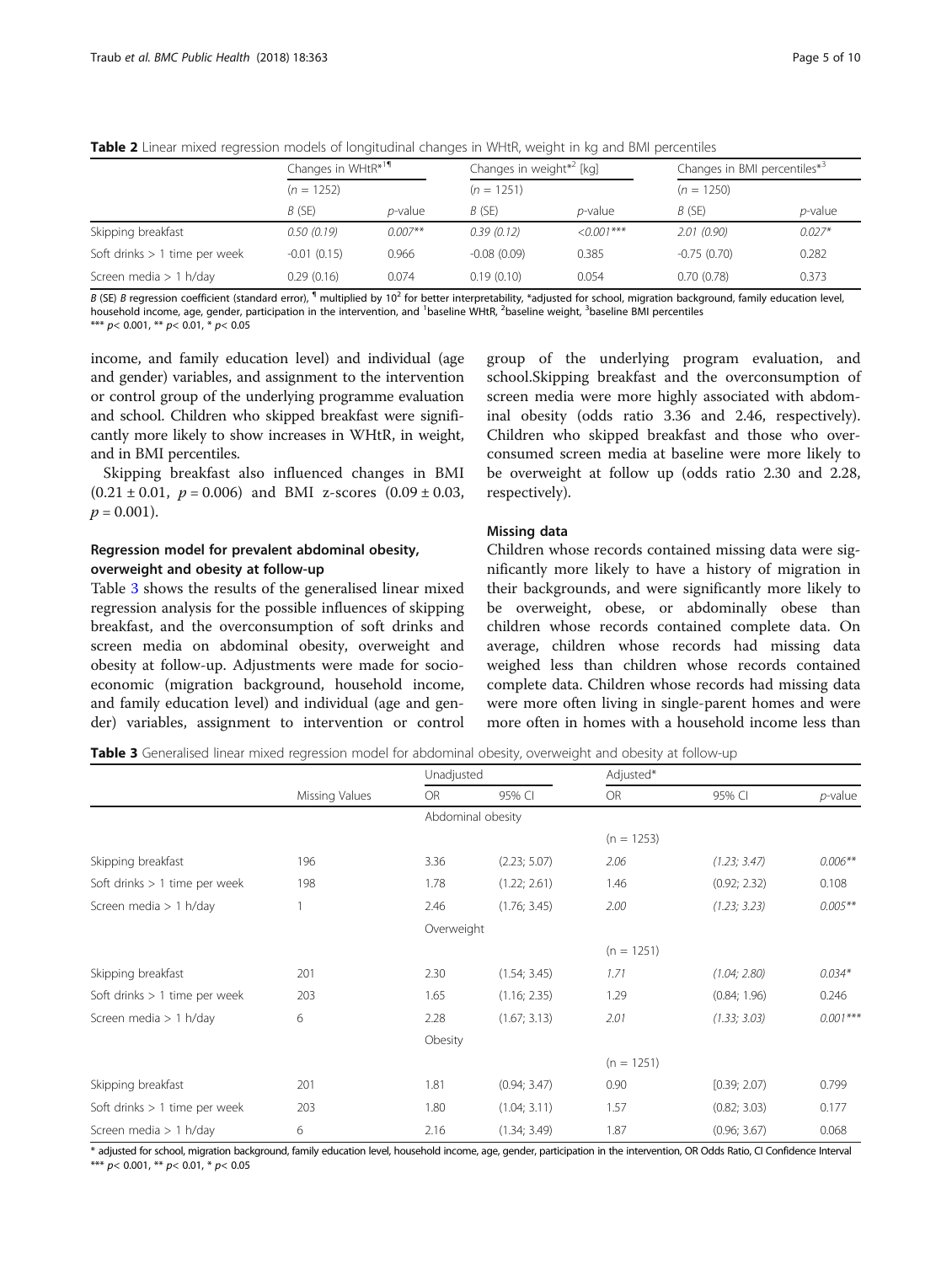or equal to €1750. Furthermore, children whose records lacked complete data were less likely to live in a home with a tertiary family education level and were less likely to have been breastfed than were children whose records were complete. Moreover, children whose records had missing data spent more time with a PC on school days and were more likely to skip breakfast than their counterparts.

A sensitivity analysis was added to investigate possible differences between complete case analysis and analysis of datasets comprising multiple imputations. The results are shown in Table 4.

## Discussion

This study shows that children skipping breakfast experience increased changes in WHtR, weight and BMI measures. Skipping breakfast and the overconsumption of screen media at baseline contributed to abdominal obesity at follow-up. Skipping breakfast and the overconsumption of screen media also influenced overweight at follow-up. No significant associations were found for the consumption of soft drinks with longitudinal weight development or weight status at follow-up.

## Obesity and abdominal obesity

Children participating in the present study were identified to be abdominally obese according to the threshold of WHtR ≥0.5. From these children, 18% were of normal weight, based on the BMI definition. This is in line with recent research literature saying that a considerable number of people are of normal or low weight according to the BMI definition, but are abdominally obese with a higher risk of mortality [[30](#page-8-0), [31](#page-8-0)]. For children, rising numbers of abdominal obesity were detected, while rates of overweight and obesity, defined by BMI, seemed to stabilize, thus underestimating changes in weight development [[32](#page-8-0)]. These results correspond with data which show that BMI fails to identify obesity in more than a quarter of children [\[33](#page-8-0)]. While BMI measures the general body structure as relative weight for height, WHtR provides information about body fat distribution.

To our knowledge, the majority of studies examine selected parameters, e.g. the association of skipping breakfast, or soft drink consumption or screen media consumption with predominantly one weight parameter, mostly BMI. The present study considers the influence of these critical behaviours on the longitudinal development in WHtR, weight and BMI measures and the presence of abdominal obesity, obesity and overweight at follow-up. Due to the short observation period of one year, and because of the rather gradual development of obesity, results were not as clearly significant as expected, especially for obesity at follow-up. Furthermore, yet not statistically significant, the intervention may have influenced the results. Another reason may be the relatively small number of obese children at followup that inhibits proof of significance. Therefore, longer observation periods are necessary to detect further associations.

## Skipping breakfast

Results of the present study are consistent with previous research. Eating behaviours such as consuming unhealthy food or skipping breakfast in children have been

Table 4 Differences between analyses with datasets containing complete data (CD) and imputed data (ID)

|                               |    | Skipping breakfast |                   | Soft drinks $> 1$ time per week |              | Screen media > 1h/day |                    |
|-------------------------------|----|--------------------|-------------------|---------------------------------|--------------|-----------------------|--------------------|
|                               |    | <b>OR</b>          | 95% CI            | <b>OR</b>                       | 95% CI       | <b>OR</b>             | 95% CI             |
| Abdominal obesity             | CD | 2.06               | $(1.23; 3.47)$ ** | 1.46                            | (0.92; 2.32) | 2.00                  | $(1.23; 3.23)$ **  |
|                               | ID | 1.87               | $(1.19; 2.96)$ ** | 1.37                            | (0.92; 2.04) | 1.81                  | $(1.19; 2.75)$ **  |
| Overweight                    | CD | 1.71               | $(1.04; 2.80)^*$  | 1.29                            | (0.84; 1.96) | 2.01                  | $(1.33; 3.03)$ *** |
|                               | ID | 1.60               | $(1.02; 2.50)$ *  | 1.38                            | (0.94; 2.01) | 1.76                  | $(1.18; 2.61)$ **  |
| Obesity                       | CD | 0.90               | (0.39; 2.07)      | 1.57                            | (0.82; 3.03) | 1.87                  | (0.96; 3.67)       |
|                               | ID | 1.02               | (0.50; 2.07)      | 1.56                            | (0.87; 2.80) | 1.65                  | (0.90; 3.01)       |
|                               |    | $B$ (SE)           | $p$ -value        | B(SE)                           | $p$ -value   | B(SE)                 | $p$ -value         |
| Changes in WHtRa,b,c          | CD | 0.50(0.19)         | $0.007**$         | $-0.01(0.15)$                   | 0.966        | 0.29(0.16)            | 0.074              |
|                               | ID | 0.51(0.17)         | $0.003***$        | $-0.07(0.13)$                   | 0.600        | 0.17(0.15)            | 0.240              |
| Changes in weight [kg]b,d     | CD | 0.39(0.12)         | $0.001***$        | $-0.08(0.09)$                   | 0.385        | 0.19(0.10)            | 0.054              |
|                               | ID | 0.51(0.17)         | $0.003***$        | $-0.07(0.13)$                   | 0.600        | 0.17(0.15)            | 0.240              |
| Changes in BMI percentilesb,e | CD | 2.01(0.90)         | $0.027*$          | $-0.75(0.70)$                   | 0.282        | 0.70(0.78)            | 0.373              |
|                               | ID | 2.58(0.83)         | $0.002**$         | $-1.12(0.64)$                   | 0.083        | 0.21(0.72)            | 0.780              |

OR odds ratio, CI confidence interval, B (SE) B regression coefficient (standard error), <sup>a</sup> multiplied by 10<sup>2</sup> for better interpretability, badjusted for school, migration background, family education level, household income, age, gender, participation in the intervention, and <sup>c</sup>baseline WHtR, <sup>d</sup>baseline weight, <sup>e</sup>baseline BMI percentiles \*\*\*  $p$  < 0.001, \*\*  $p$  < 0.01, \*  $p$  < 0.05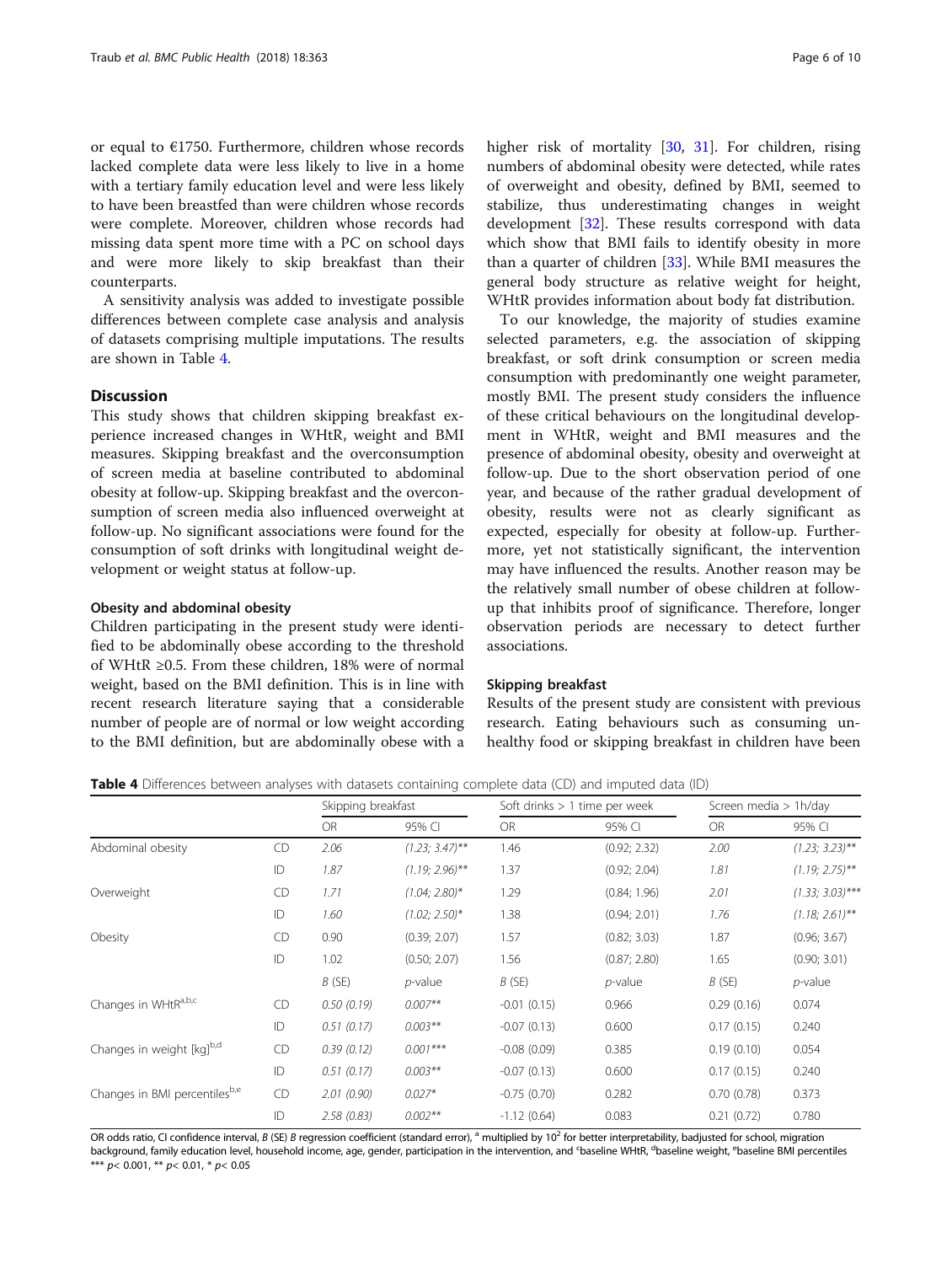reported to be associated with higher odds for overweight [\[34](#page-8-0)]. A recent study showed that skipping breakfast was one modifiable factor for developing abdominal obesity in primary schoolchildren [\[27](#page-8-0)]. In a study with overweight Latino youth, Alexander et al. reported that higher visceral adiposity was associated with skipping breakfast [[35](#page-8-0)].

## Screen media consumption

Chaput et al. show that sedentary behaviour is associated with higher BMI, weight gain, and obesity in children [[36\]](#page-8-0). Children's usage time of computers or TVs is increasing, and is associated with adverse health outcomes such as overweight or obesity [\[37](#page-8-0)]. Moreover, children having a TV in their bedroom are more likely to have sleep problems and long-term negative consequences on their health  $[38]$  $[38]$ . In our study it can be supposed that the identified effects intensify if enlarging the observational period, and children grow older. A study of American schoolchildren found that children who had screen media times of ≥2 h/day had double the odds of being overweight than do children with  $\langle 2 \text{ h}/\text{day} \space |37]$ . In the present study, we were able to show that already > 1 h/day screen time is sufficient for having at least twice the odds for becoming overweight or abdominally obese.

#### Soft drink consumption

In general literature, there is no doubt about the positive association between soft drinks and overweight in children [\[13](#page-8-0)–[15\]](#page-8-0). However, no significant association between soft drink consumption and weight development was found in the present study, this may be due to the young age of the children and the generally low consumption of soft drinks in this sample. In preschool children, Newby et al. also found no association between soft drink consumption and changes in weight and BMI [[39\]](#page-8-0). They speculate that the low intakes and limited variations of soft drink consumption limited the results [[39\]](#page-8-0). Low intakes could also be one reason for not finding significant results in the present study, as in primary schools vending machines are not as widespread as in secondary schools and the availability, and thus the consumption of soft drinks, is automatically reduced. Additionally, providing water to children in primary schools is widespread. Besides, Baden-Württemberg is a wealthy federal state with lower rates of social inequality and overweight than other parts of the country. Another reason possibly lies in the way soft drink consumption was assessed, and parents may have replied to the questionnaire in a socially desired manner. The questionnaire did not give information about the frequency of consumption of fruit nectars and of flavoured or chocolate milk drinks that contain high amounts of added sugar. Overall, soft drink consumption was very limited in this sample.

## Implications for families, future interventions and decision makers

Accordingly, interventions influencing positive weight status in schoolchildren have to include lifestyle patterns, such as having regular breakfast, and a responsible consumption of screen media and soft drinks. First of all, parents should be informed about the advantages and importance of a healthy lifestyle, and health-conscious behaviour. Second, institutions such as schools should be involved in the behaviour change. Finally, for obesity prevention, policy makers have to note that healthy eating and lifestyle habits are required at all times, but the cornerstone has to be laid early.

Parents who demonstrate and offer their children healthy and regular breakfast habits fulfil their function as role models. At institutional level, schools that ensure daily breakfast consumption at the start of the school day will reach all children and avoid the problem of skipping breakfast  $[40]$  $[40]$ . On a political level, the time of the start of school day should be discussed: A later start of classes might allow families to have breakfast together.

One possible idea for the prevention of overconsumption of screen media is to define determined times of the day for playing computer games or watching TV that regulate the duration of daily media consumption, e.g. in the form of an agreement between parents and children [[41\]](#page-9-0). At all times, health-promoting programmes should offer and enhance various options against using screen media for schoolchildren. Thus, children's decision making-ability will be strengthened and children will learn and internalize a healthy lifestyle for permanent appropriation [\[42](#page-9-0)]. Times of sedentary behaviour are to be replaced with active and meaningful leisure activities.

One promising approach in the reduction of soft drink consumption is being practised via schools. The removal of soft drink vending machines limits the availability of these drinks as well as limiting their consumption by children [\[43\]](#page-9-0). One possibility is the installation of water dispensers in schools, or offering water or unsweetened tea for free in classrooms. Furthermore, in primary school, children's parents should be involved: The regular provision of water, organized by parents, constitutes a suitable measurement for changing the environment.

## Strengths and limitations

This study provides valuable insights into the connection between skipping breakfast, soft drink and screen media consumption with weight development in schoolchildren. There are some strengths and limitations that should be taken into consideration when interpreting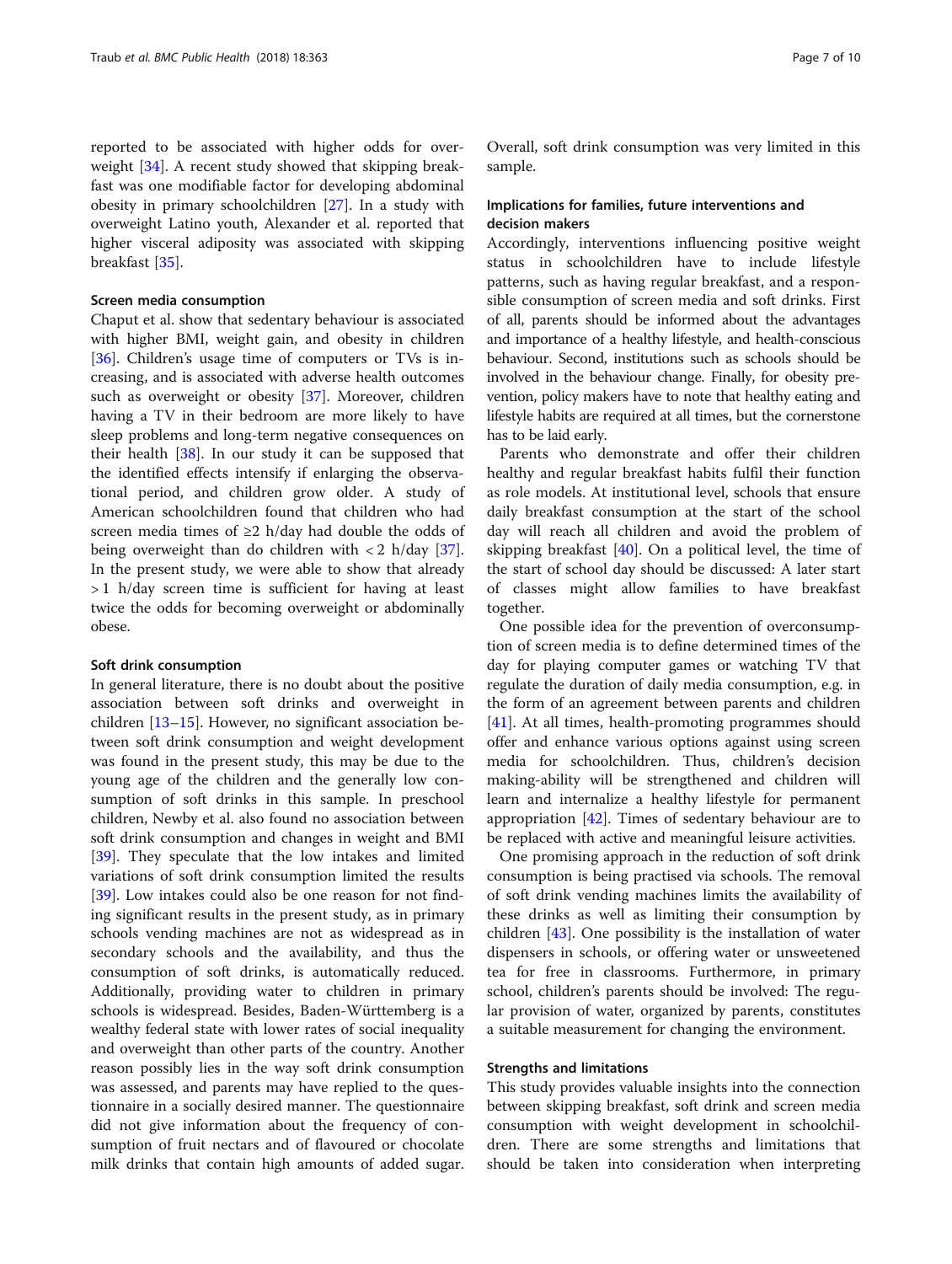these results. One strength of this research is the strict protocol of a longitudinal trial. A second strength is the large sample size and the fact that the study includes data from an entire state of Germany, although the study is not representative for the whole of Germany. All anthropometric data were objectively measured by trained staff in a standardized procedure and are of high quality. Furthermore, the Institute of Epidemiology and Medical Biometry at Ulm University managed data professionally, and advised in statistical issues. Finally, to our knowledge, this the first study to specifically investigate these three weight-influencing parameters in primary schoolchildren in combination. However, there are also some limitations: First, the observational character of the study may have led to some biased results. Due to the young age of the children, parental report measures were used to assess health and lifestyle characteristics, and some of the questions might have been answered in a socially desired way or show the Hawthorne effect, which describes that participants in observational studies behave differently. Moreover, the investigated variables on children's weight development could have been complemented by chronobiological aspects. Information on the children's sleep was not collected, but may also be relevant for their health [\[44](#page-9-0)]. As far as school schedules as a further influencing factor on chronobiological aspects are concerned, the included primary schools started between half past seven and eight o'clock and included one or two break times per morning. At the time of the assessment in 2010, all-day school was not yet very common in primary schools in Baden-Württemberg, so most children went home after school at noon.

Furthermore, participation in this study was voluntary and only teachers and parents who gave their agreement were included. Thus, it seems reasonable that teachers and parents who were motivated and health conscious were more likely to take part. Parental breakfast and soft drink intake were not assessed in the present investigation, but in future research these parameters should be included. Another problem of observational studies are missing values which may, in the worst case lead to biased results [[26\]](#page-8-0). Therefore, a missing data analysis and additionally a sensitivity analysis with imputed data were performed. The latter confirmed the significance of the investigated influence of skipping breakfast and screen media use on weight development.

## Conclusion

Soft drink consumption was not associated with weight status in this sample, but should be investigated in more detail in future research. The skipping of breakfast and the overconsumption of screen media influence weight development in primary schoolchildren. Dietary improvements and restriction in screen times are promising approaches in obesity prevention in schoolchildren. Especially with regard to the high prevalence of overweight and abdominal obesity in parents, healthy breakfast habits both at home or in schools and an awareness of screen media consumption may not only improve children's health but that of their parents, too. Children, parents, schools and governments should be involved in behavioural and structural prevention. Finally, further research should examine the combined effects of these crucial variables on weight development for a longer period, at least over the period of four school years in primary school.

#### Abbreviations

BMI: Body mass index; CASMIN classification: Comparative Analysis of Social Mobility in Industrial Nations; DRKS: German Clinical Trials Register; ISAK: International Standards for Anthropometric Assessment; KiGGS survey: German Health Interview and Examination Survey for Children and Adolescents; NCD: Non-communicable diseases; OR: Odds ratio; WC: Waist circumference; WHO: World Health Organization; WHtR: Waist-to-height ratio

#### Acknowledgments

Thanks to Ileana Briegel, Jens Dreyhaupt, Eva-Maria Friedemann, Anne Kelso, Lina Hermeling, Eleana Georgiou, Ekaterine Goosmann, Christine Lämmle, Rainer Muche, Olga Pollatos, Luise Steeb, Belinda Hoffmann, Susanne Kobel, Tamara Wirt of the "Join the Healthy Boat – primary school" research group for their input. Most of all, we thank the teachers, pupils and their parents who participated in the Baden-Württemberg Study. Finally, we thank Sinéad McLaughlin for her language assistance.

#### Funding

The programme "Join the Healthy Boat – primary school" is financed by the Baden-Württemberg Stiftung. The Baden-Württemberg Stiftung had no influence on the content of the manuscript.

#### Availability of data and materials

The datasets generated and analysed during the current study are not publicly available due to reasons of data protection but are available from the Institute of Epidemiology and Medical Biometry, Ulm University, on reasonable request.

#### Authors' contributions

DK, OW and other members of the research group planned and organized the Baden-Württemberg study. DK and other members of the research group were involved in carrying out the measurements. MT and DK performed the statistical analyses. JMS is the director of the programme "Join the Healthy Boat – primary school" and principal investigator of the Baden-Württemberg Study. MT, RL, and DK drafted the manuscript. TK, OW and JMS revised the manuscript drafts. All authors have read and approved the final version of the manuscript.

#### Ethics approval and consent to participate

The study protocol was approved by the ethics committee of Ulm University in June 2009 (Application No. 126/10). The Baden-Württemberg Study is registered at the German Clinical Trials Register (DRKS) under the DRKS-ID: DRKS00000494. Written informed consent was obtained from parents and teachers.

#### Consent for publication

Not applicable.

#### Competing interests

The authors declare that they have no competing interests.

#### Publisher's Note

Springer Nature remains neutral with regard to jurisdictional claims in published maps and institutional affiliations.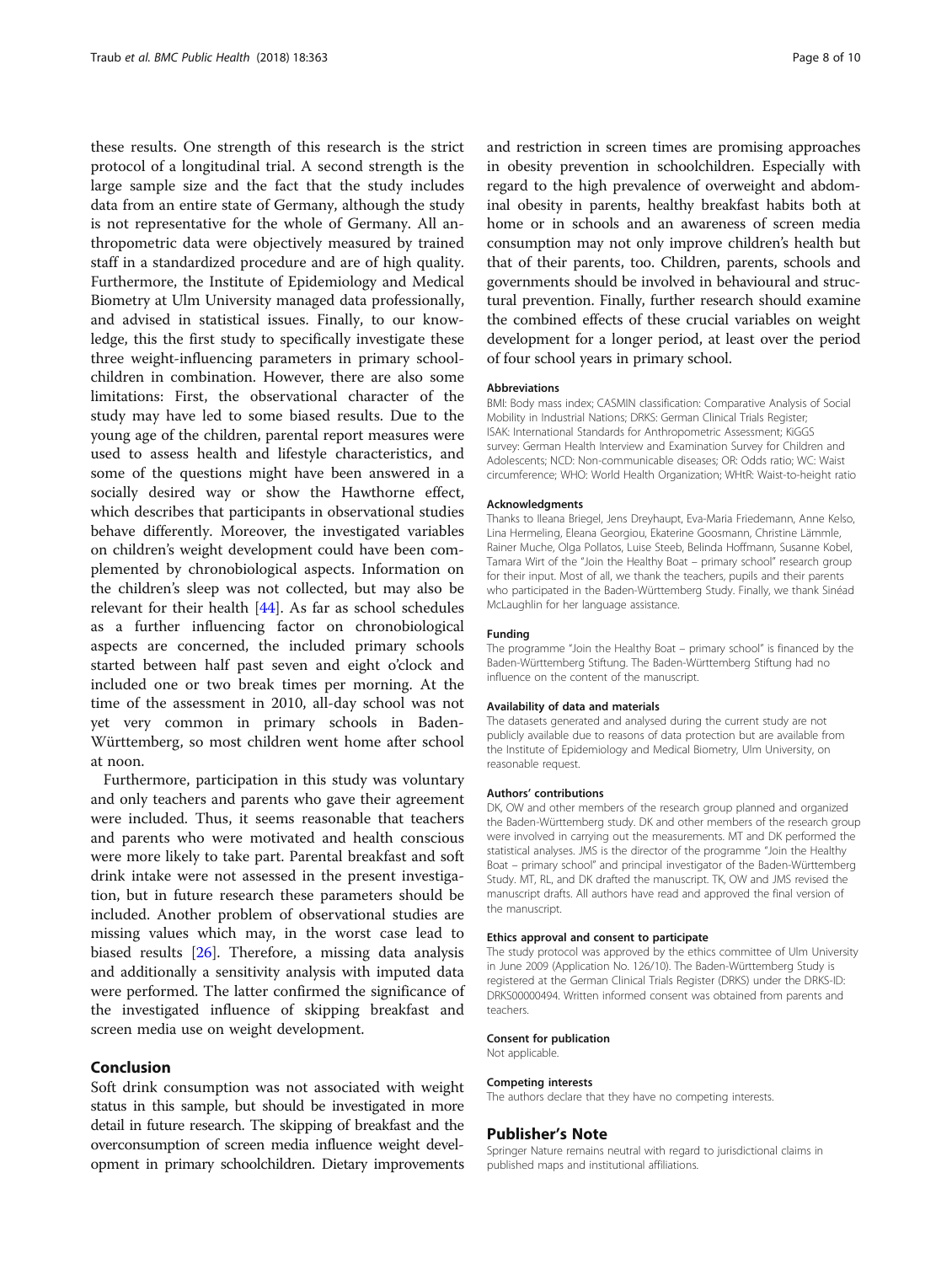#### <span id="page-8-0"></span>Author details

<sup>1</sup>Medical Center, Division of Sports and Rehabilitation Medicine, University of Ulm, Frauensteige 6, Haus 58/33, 89075 Ulm, Germany. <sup>2</sup>Institute of General Medicine, Ulm University, 89081 Ulm, Germany. <sup>3</sup>Department of Computer Science, Ulm University of Applied Sciences, 89081 Ulm, Germany. <sup>4</sup>Institute of Medical Systems Biology, Ulm University, 89081 Ulm, Germany.

# Received: 13 November 2017 Accepted: 6 March 2018

#### References

- 1. Pigeot I, Buck C, Herrmann D, Ahrens W. Übergewicht und Adipositas bei Kindern und Jugendlichen. Die weltweite Situation [Overweight and obesity in children and adolescents. The worldwide situation]. Bundesgesundheitsblatt Gesundheitsforsch Gesundheitsschutz. 2010;53(7): 653–65.
- 2. World Health Organisation. The world health report 2002: Reducing risk, Promoting healthy life. WHO Press. 2002. [http://www.who.int/whr/2002/en/](http://www.who.int/whr/2002/en/whr02_en.pdf?ua=1) [whr02\\_en.pdf?ua=1](http://www.who.int/whr/2002/en/whr02_en.pdf?ua=1). Accessed 17 Oct 2017.
- 3. Daniels S. Complications of obesity in children and adolescents. Int J Obes. 2009;33:60–5.
- 4. Bloom DE, Cafiero E, Jané-Llopis E, Abrahams-Gessel S, Reddy Bloom L, Fathima S, et al. The global economic burden of Noncommunicable diseases. 2011. [http://apps.who.int/medicinedocs/documents/s18806en/](http://apps.who.int/medicinedocs/documents/s18806en/s18806en.pdf) [s18806en.pdf](http://apps.who.int/medicinedocs/documents/s18806en/s18806en.pdf). Accessed 17 Oct 2017.
- 5. Hainer V, Aldhoon-Hainerova I. Obesity paradox does exist. Diabetes Care. 2013;36(Suppl 2):276–S281.
- 6. Steele RM, Van Sluijs EMF, Cassidy A, Griffin SJ, Ekelund U. Targeting sedentary time or moderate- and vigorous-intensity activity: independent relations with adiposity in a population-based sample of 10-y-old British children. Am J Cl Nutr. 2009;90:1185–92.
- 7. Funk MB, Bausback-Schomakers S, Hanschmann KM, Gerhards B, Kuhn K, Krackhardt B. Gewichtsentwicklung im frühen Grundschulalter. Prävalenz, Inzidenz und Risikofaktoren für Übergewicht und Adipositas [Overweight in primary school-age children. Prevalence and risk factors]. Bundesgesundheitsblatt Gesundheitsforsch Gesundheitsschutz. 2015;58(10):1110–7.
- Szajewska H, Ruszczyński M. Systematic review demonstrating that breakfast consumption influences body weight outcomes in children and adolescents in Europe. Crit Rev Food Sci Nutr. 2010;50(2):113–9.
- 9. de la Hunty A, Gibson S, Ashwell M. Does regular breakfast cereal consumption help children and adolescents stay slimmer? A systematic review and meta-analysis. Obes Facts. 2013;6(1):70–85.
- 10. Rosiek A, Maciejewska NF, Leksowski K, Rosiek-Kryszewska A, Leksowski L. Effect of television on obesity and excess of weight and consequences of health. Int J Environ Res Public Health. 2015;12(8):9408–26.
- 11. Krahnstoever Davison K, Marshall SJ, Birch LL. Cross-sectional and longitudinal associations between TV viewing and girls' body mass index, overweight status, and percentage of body fat. J Pediatr. 2006;149(1):32–7.
- 12. Katzmarzyk P, Broyles S, Champagne C, Chaput J-P, Fogelholm M, Hu G, et al. Relationship between soft drink consumption and obesity in 9–11 years old children in a multi-national study. Nutrients. 2016;8(12):1–13.
- 13. Bes-Rastrollo M, Sayon-Orea C, Ruiz-Canela M, Martinez-Gonzalez MA. Impact of sugars and sugar taxation on body weight control: a comprehensive literature review. Obesity. 2016;24(7):1410–26.
- 14. Keller A. Bucher Della Torre S. Sugar-sweetened beverages and obesity among children and adolescents: a review of systematic literature reviews. Child Obes. 2015;11(4):338–46.
- 15. Vos MB, Kaar JL, Welsh JA, van Horn LV, Feig DI, Anderson CAM, et al. Added sugars and cardiovascular disease risk in children: a scientific statement from the American heart Asscociation. Circulation. 2016;134:1–32.
- 16. Lee AK, Chowdhury R, Welsh JA. Sugars and adiposity: the long-term effects of consuming added and naturally occurring sugars in foods and in beverages. Obes Sci Pract. 2015;1(1):41–9.
- 17. Dreyhaupt J, Koch B, Wirt T, Schreiber A, Brandstetter S, Kesztyues D, et al. Evaluation of a health promotion program in children: study protocol and design of the cluster-randomized Baden-Wuerttemberg primary school study. BMC Public Health. 2012;12(1):157.
- 18. Brauns H, Steinmann S. Educational reform in France, West-Germany and the United Kingdom: updating the CASMIN educational classification. ZUMA Nachrichten. 1999;23:7–44.
- 19. Lange M, Kamtsiuris P, Lange C, Schaffrath Rosario A, Stolzenberg H, Lampert T. Messung soziodemographischer Merkmale im Kinder- und Jugendgesundheitssurvey (KiGGS) und ihre Bedeutung am Beispiel der Einschätzung des allgemeinen Gesundheitszustands. Bundesgesundheitsblatt Gesundheitsforsch Gesundheitsschutz. 2007;50(5–6):578–89.
- 20. Kurth B-M. Der Kinder- und Jugendgesundheitssurvey (KiGGS): Ein Überblick über Planung, Durchführung und Ergebnisse unter Berücksichtigung von Aspekten eines Qualitätsmanagements TL - 50. Bundesgesundheitsblatt Gesundheitsforsch Gesundheitsschutz. 2007;50(5/6):533–46.
- 21. World Health Organization. Global recommendations on physical activity for health. Geneva. 2010. [https://www.ncbi.nlm.nih.gov/books/NBK305057/pdf/](https://www.ncbi.nlm.nih.gov/books/NBK305057/pdf/Bookshelf_NBK305057.pdf) [Bookshelf\\_NBK305057.pdf](https://www.ncbi.nlm.nih.gov/books/NBK305057/pdf/Bookshelf_NBK305057.pdf). Accessed 17 Oct 2017.
- 22. Stewart A, Marfell-Jones M, Olds T, De Ridder H. International standards for anthropometric assessment. In: International Standards for Anthropometric Assessment. International Society for the Advancement of Kinanthropemetry. 2011. <http://www.ceap.br/material/MAT17032011184632.pdf>. Accessed 17 Oct 2017.
- 23. Kromeyer-Hauschild K, Wabitsch M, Kunze D, Geller F, Geiß HC, Hesse V, et al. Perzentile für den Body-mass- Index für das Kindes- und Jugend- alter unter Heranziehung verschiedener deutscher Stichproben [Percentiles of bodymass index in children and adolescents evaluated from different regional German studies]. Monatsschrift Kinderheilkd. 2001;149:807–18.
- 24. Ashwell M, Hsieh SD. Six reasons why the waist-to-height ratio is a rapid and effective global indicator for health risks of obesity and how its use could simplify the international public health message on obesity. Int J Food Sci Nutr. 2005;56(5):303–7.
- 25. World Health Organisation. Physical status: the use and interpretation of anthropometry. In: Report of a WHO Expert Committee. WHO Technical Report Series 854. 1995. [http://apps.who.int/iris/bitstream/10665/37003/1/](http://apps.who.int/iris/bitstream/10665/37003/1/WHO_TRS_854.pdf) [WHO\\_TRS\\_854.pdf.](http://apps.who.int/iris/bitstream/10665/37003/1/WHO_TRS_854.pdf) Accessed 17 Oct 2017.
- 26. Vandenbroucke JP, Von Elm E, Altman DG, Gøtzsche PC, Mulrow CD, Pocock SJ, et al. Strengthening the reporting of observational studies in epidemiology (STROBE): explanation and elaboration. PLoS Med. 2007;4(10):1628–54.
- 27. Kesztyüs D, Traub M, Lauer R, Kesztyüs T, Steinacker JM. Correlates of longitudinal changes in the waist-to-height ratio of primary school children: implications for prevention. Prev Med Reports. 2016;3:1–6.
- 28. Kesztyüs D, Lauer R, Kesztyüs T, Kilian R, Steinacker JM. Costs and effects of a state-wide health promotion program in primary schools in Germany the Baden-Württemberg study: a cluster-randomized, controlled trial. PLoS One. 2017;12(2):1–18.
- 29. Holm S. A simple sequentially Rejective multiple test procedure. Scand J Stat. 1979;6(2):65–70.
- 30. Coutinho T, Goel K, Corrêa De Sá D, Carter RE, Hodge DO, Kragelund C, et al. Combining body mass index with measures of central obesity in the assessment of mortality in subjects with coronary disease: role of "normal weight central obesity.". J Am Coll Cardiol. 2013;61(5):553–60.
- 31. Pischon T, Boeing H, Hoffmann K, Bergmann M, Schulze M, Overvad K, et al. General and abdominal adiposity and risk of death in Europe. N Engl J Med. 2008;359(20):2105–20.
- 32. Griffiths C, Gately P, Marchant PR, Cooke CB. A five year longitudinal study investigating the prevalence of childhood obesity: comparison of BMI and waist circumference. Public Health. 2013;127(12):1090–6.
- 33. Javed A, Jumean M, Murad MH, Okorodudu D, Kumar S, Somers VK, et al. Diagnostic performance of body mass index to identify obesity as defined by body adiposity in children and adolescents. Pediatr Obes. 2015;10(3):234–44.
- 34. Brug J, Van Stralen MM, te Velde SJ, Chinapaw MJM, De Bourdeauhuij I, Lien N, et al. Differences in weight status and energy-balance related behaviors among schoolchildren across Europe : the ENERGY-project. PLoS One. 2012;7(4):1–13.
- 35. Alexander KE, Ventura EE, Spruijt-Metz D, Weigensberg MJ, Goran MI, Davis JN. Indices in overweight Latino youth. Obesity. 2010;17(8):1528–33.
- 36. Chaput J-P, Leduc G, Boyer C, Belanger P, LeBlanc A, Borghese M, et al. Objectively measured physical activity , sedentary time and sleep duration: independent and combined associations with adiposity in Canadian children. Nutr Diabetes. 2014;4:1–5.
- 37. Steffen LM, Dai S, Fulton JE, Labarthe DR. Overweight in children and adolescents associated with TV viewing and parental weight: project HeartBeat! Am J Prev Med. 2009;37(Suppl 1):1–12.
- Garrison MM, Liekweg K, Christakis D. Media use and child Sleep : the impact of content , timing , and environment. Pediatrics. 2011;128(1):29–35.
- 39. Newby PK, Peterson KE, Berkey CS, Leppert J, Willett WC, Colditz GA. Beverage consumption is not associated with changes in weight and body